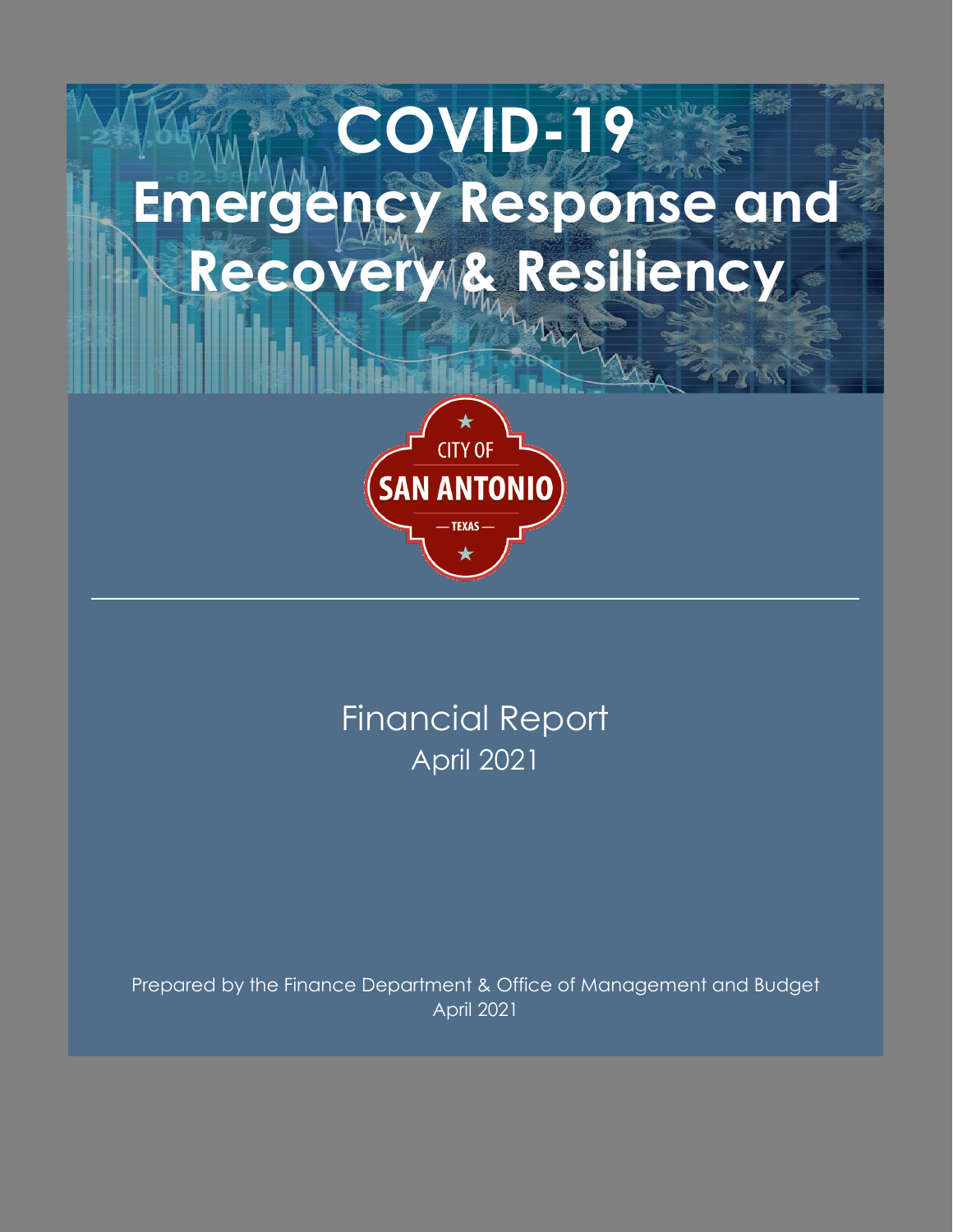## COVID-19 Recovery & Resiliency

**April 2021 Financial Report**

## TABLE OF CONTENTS

| Title                             | <u>Page</u>    |
|-----------------------------------|----------------|
|                                   |                |
| Summary of Revenues & Expenses    |                |
| <b>Emergency Response</b>         | $\overline{2}$ |
| <b>Health Implementation Plan</b> | 3              |
| Recovery & Resiliency Plan        | 4              |
| Other Programs                    | 5              |
| <b>Variance Explanations</b>      | 6              |

All financial data is from the City's financial management system. This is an unaudited financial report.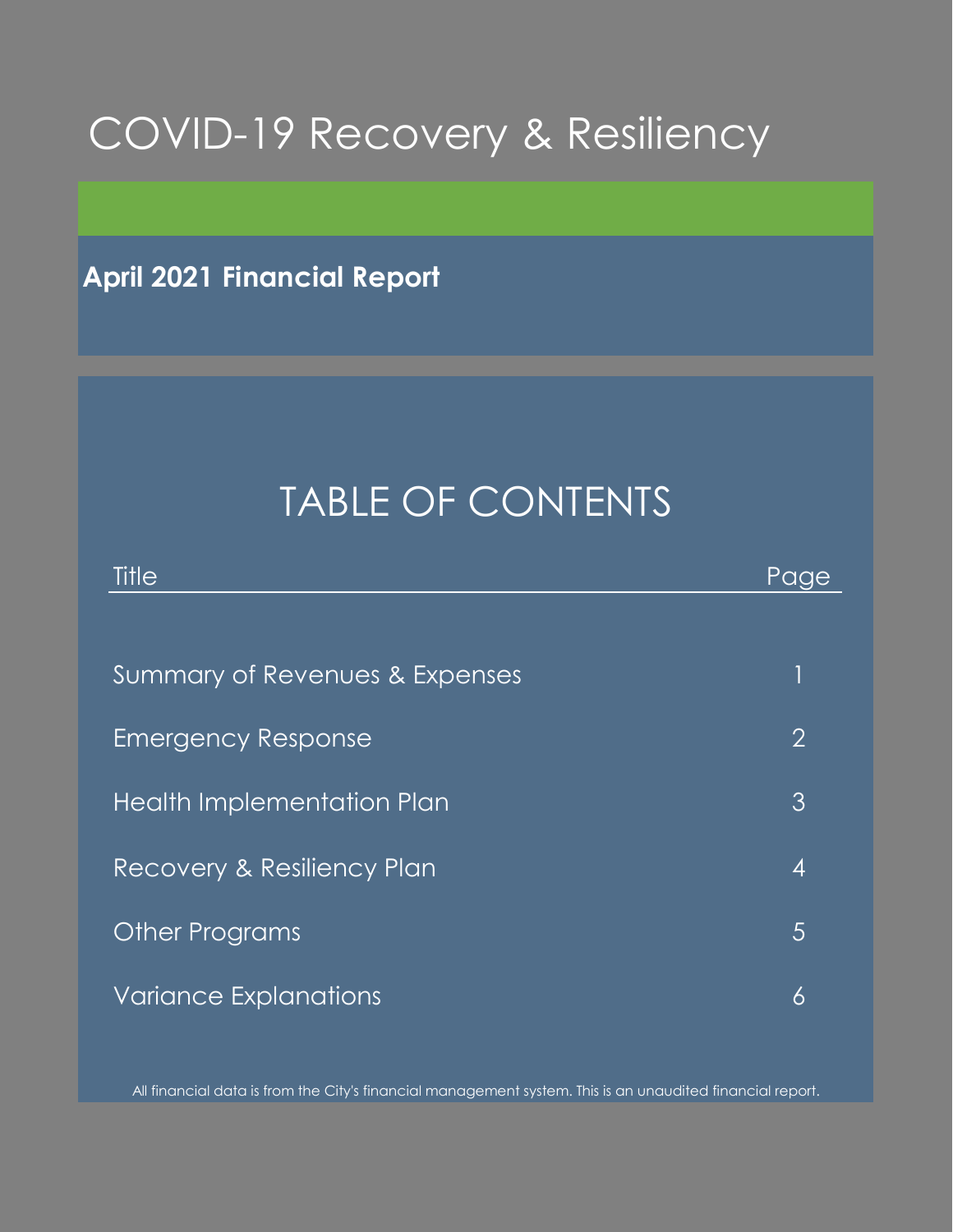## April 2021 Financial Report

#### City of San Antonio

|                         |                                          |                     |                       |                        |                           |                 | $\%$         |
|-------------------------|------------------------------------------|---------------------|-----------------------|------------------------|---------------------------|-----------------|--------------|
|                         |                                          |                     | <b>Revised Budget</b> | <b>Plan thru April</b> | <b>Actuals thru April</b> | <b>Variance</b> | <b>Spent</b> |
|                         |                                          |                     |                       |                        |                           |                 |              |
|                         |                                          |                     |                       |                        |                           |                 |              |
|                         | <b>EXPENSES BY FUNDING SOURCE</b>        |                     |                       |                        |                           |                 |              |
|                         | <b>Coronavirus Relief Fund</b>           | \$                  | 270,713,278 \$        | 270,713,278 \$         | 270,713,278 \$            |                 | 100.0%       |
| $\mathbf{1}$            | <b>General Fund</b>                      |                     | 154,875,820           | 64,623,624             | 56,466,998                | (8, 156, 627)   | 36.5%        |
|                         | <b>TIRZ</b>                              |                     | 4,036,233             | 4,036,233              | 4,036,233                 |                 | 100.0%       |
|                         | San Antonio Housing Trust                |                     | 6,000,000             | 6,000,000              | 6,000,000                 |                 | 100.0%       |
| $\mathbf{2}$            | FEMA Reimbursement (100%)                |                     | 14,206,424            | 1,523,055              | 1,024,647                 | (498, 408)      | 0.0%         |
|                         | <b>Bexar County Agreement</b>            |                     | 1,500,000             | 1,448,889              | 1,479,096                 | 30,207          | 0.0%         |
| 3                       | <b>Other Federal Grants</b>              |                     | 197,574,715           | 100,953,641            | 105,243,154               | 4,289,513       | 53.3%        |
|                         | Donations                                |                     | 242,283               | 242,283                | 242,283                   |                 | 100.0%       |
|                         | <b>Total Resources</b>                   | \$                  | 649,148,753 \$        | 449,541,004 \$         | 445,205,689 \$            | (4, 335, 315)   | 68.6%        |
|                         |                                          |                     |                       |                        |                           |                 |              |
|                         | <b>EXPENSES BY PROGRAM</b>               |                     |                       |                        |                           |                 |              |
|                         | <b>Emergency Response</b>                |                     |                       |                        |                           |                 |              |
|                         | Eligible Payroll, Protective Equipment & |                     |                       |                        |                           |                 |              |
|                         | <b>Supplies</b>                          | \$                  | 175,459,168 \$        | 175,459,168 \$         | 175,459,168 \$            |                 | 100.0%       |
|                         | <b>Health Implementation Plan</b>        |                     |                       |                        |                           |                 |              |
| 4                       | Metro Health                             | \$                  | 43,244,202 \$         | $30,585,431$ \$        | 22,798,379 \$             | 7,787,052       | 52.7%        |
|                         |                                          |                     |                       |                        | 3,563,432                 |                 |              |
|                         | Fire                                     |                     | 5,332,360             | 3,484,521              |                           | (78, 911)       | 66.8%        |
| 5                       | <b>COVID-19 Vaccinations</b>             |                     | 26,987,175            | 4,106,730              | 2,782,963                 | 1,323,767       | 10.3%        |
|                         | Subtotal                                 | \$                  | 75,563,737 \$         | 38,176,683 \$          | 29,144,774 \$             | 9,031,909       | 38.6%        |
|                         | <b>Recovery &amp; Resiliency</b>         |                     |                       |                        |                           |                 |              |
|                         | Workforce Development                    | \$                  | 65,200,644 \$         | 26,649,905 \$          | 26,631,013 \$             | 18,892          | 40.8%        |
| 6                       | Housing Security EHAP Ph 1-4             |                     | 133,602,961           | 91,648,783             | 96,070,313                | (4,421,531)     | 71.9%        |
| $\overline{\mathbf{z}}$ | Housing Security (not including EHAP)    |                     | 35,736,448            | 18,852,180             | 17,093,269                | 1,758,911       | 47.8%        |
|                         | <b>Small Business</b>                    |                     | 52,456,283            | 42,365,394             | 42,356,882                | 8,512           | 80.7%        |
| 8                       | Digital Inclusion                        |                     | 27,297,546            | 4,689,773              | 3,500,477                 | 1,189,296       | 12.8%        |
|                         | Subtotal                                 | \$                  | 314,293,882 \$        | 184,206,035 \$         | 185,651,954 \$            | (1,445,919)     | 254.2%       |
|                         | <b>Other CARES Programs</b>              |                     |                       |                        |                           |                 |              |
|                         | Airport                                  | \$                  | 50,575,607 \$         | 23,880,708 \$          | 23,641,934 \$             | 238,774         | 46.7%        |
| 9                       | Child Care Services Program*             |                     | 19,907,095            | 19,907,095             | 23,498,520                | (3,591,425)     | 118.0%       |
|                         | <b>Public Safety</b>                     |                     | 5,770,926             | 3,870,669              | 3,774,093                 | 96,576          | 65.4%        |
|                         | Head Start and Early Head Start          |                     | 2,960,475             | 2,210,652              | 2,199,584                 | 11,067          | 74.3%        |
|                         | Senior Nutrition                         |                     | 1,323,060             | 856,771                | 899,748                   | (42, 977)       | 68.0%        |
|                         | Health                                   |                     | 2,805,278             | 671,939                | 632,897                   | 39,042          | 22.6%        |
|                         | Other                                    |                     | 489,526               | 301,285                | 303,018                   | (1,733)         | 61.9%        |
|                         | Subtotal                                 | $\ddot{\bm{\zeta}}$ | 83,831,967 \$         | 51,699,119 \$          | 54,949,793 \$             | (3,250,675)     | 65.5%        |
|                         |                                          |                     |                       |                        |                           |                 |              |
|                         | <b>Total Expenditures</b>                | $\vert$ \$          | 649,148,753 \$        | 449,541,004 \$         | 445,205,689 \$            | 4,335,315       | 68.6%        |

\*This does not reflect a \$7 million award that will be brought to Council on June 10.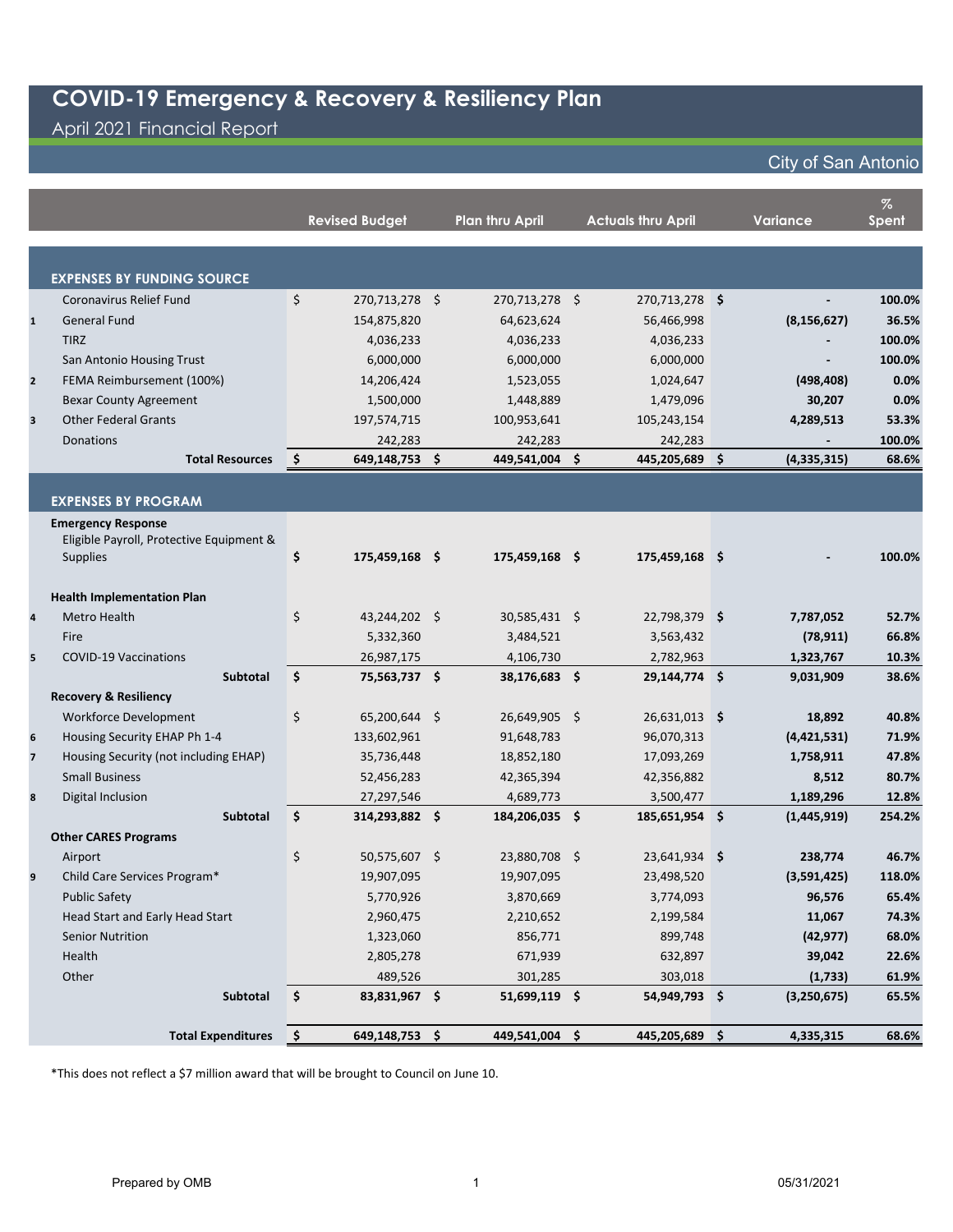#### April 2021 Financial Report

## City of San Antonio

|                                             |     | <b>Budget</b>  |          | <b>Plan thru April</b> |   | <b>Actuals thru April</b> |   | Variance                 | $\%$<br><b>Spent</b> |
|---------------------------------------------|-----|----------------|----------|------------------------|---|---------------------------|---|--------------------------|----------------------|
| <b>EMERGENCY RESPONSE</b>                   |     |                |          |                        |   |                           |   |                          |                      |
| <b>Eligible Payroll</b>                     |     |                |          |                        |   |                           |   |                          |                      |
| <b>Fire Payroll</b>                         | \$  | 143,403,064 \$ |          | 143,403,064            | Ŝ | 143,403,064               | S | $\overline{\phantom{a}}$ | 100.0%               |
| <b>Health Payroll</b>                       |     | 3,633,560      |          | 3,633,560              |   | 3,633,560                 |   | $\overline{\phantom{a}}$ | 100.0%               |
| Police Payroll                              |     | 2,419,263      |          | 2,419,263              |   | 2,419,263                 |   | $\overline{\phantom{a}}$ | 100.0%               |
| All Other Departments                       |     | 12,424,775     |          | 12,424,775             |   | 12,424,775                |   | $\overline{\phantom{a}}$ | 100.0%               |
| <b>City PPE &amp; Supplies</b>              |     | 9,830,521      |          | 9,830,521              |   | 9,830,521                 |   | $\overline{\phantom{a}}$ | 100.0%               |
| <b>EOC Operations &amp; Isolation Units</b> |     | 2,338,480      |          | 2,338,480              |   | 2,338,480                 |   | $\overline{\phantom{a}}$ | 100.0%               |
| <b>Solid Waste Excess Tonnage</b>           |     | 1,409,505      |          | 1,409,505              |   | 1,409,505                 |   | $\overline{\phantom{a}}$ | 100.0%               |
| <b>Total City Emergency Response</b>        | \$. | 175,459,168    | <b>S</b> | 175,459,168            |   | 175,459,168               | s |                          | 100.0%               |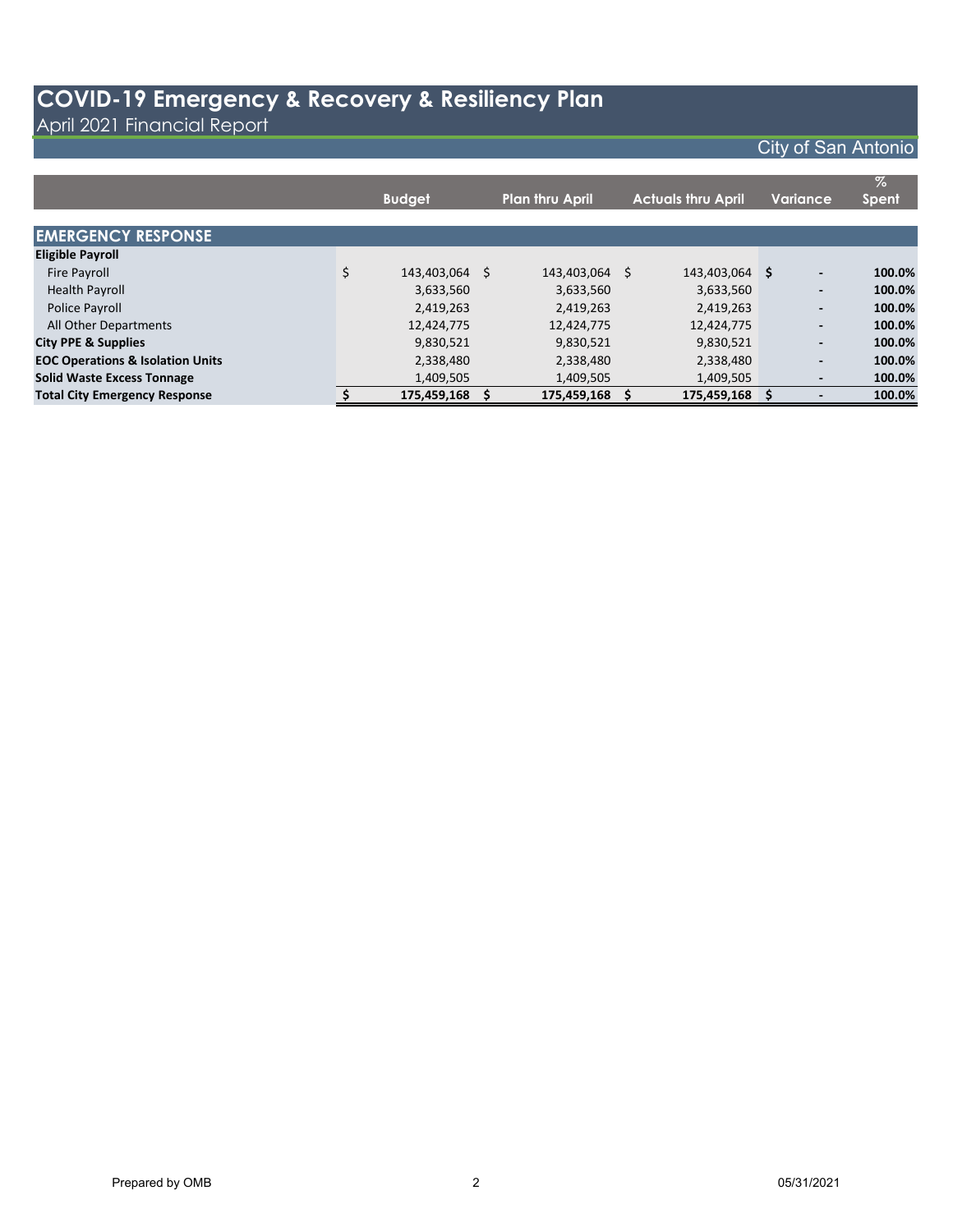April 2021 Financial Report

## City of San Antonio

|                                           | <b>Budget</b>      |   | <b>Plan thru April</b> |   | <b>Actuals thru April</b> |   | Variance                 | $\%$<br><b>Spent</b> |
|-------------------------------------------|--------------------|---|------------------------|---|---------------------------|---|--------------------------|----------------------|
|                                           |                    |   |                        |   |                           |   |                          |                      |
| <b>HEALTH IMPLEMENTATION PLAN</b>         |                    |   |                        |   |                           |   |                          |                      |
| <b>Metro Health Department</b>            |                    |   |                        |   |                           |   |                          |                      |
| <b>COVID-19 Project Management</b>        | \$<br>3,994,081 \$ |   | 3,951,169              | S | 3,536,890 \$              |   | 414,279                  | 88.6%                |
| <b>COVID-19 Testing Task Force</b>        | 21,874,916         |   | 13,797,416             |   | 7,478,176                 |   | 6,319,240                | 34.2%                |
| COVID-19 Main COVID Hotline               | 62,411             |   | 62,411                 |   | 62,411                    |   |                          | 100.0%               |
| COVID-19 Media Relations & Communication  | 3,370,862          |   | 2,764,004              |   | 2,353,984                 |   | 410,020                  | 69.8%                |
| COVID-19 Community Health & Prevention    | 729,565            |   | 549,592                |   | 334,094                   |   | 215,498                  | 45.8%                |
| COVID-19 Data Management                  | 603,093            |   | 603,093                |   | 603,093                   |   |                          | 100.0%               |
| COVID-19 COVID Case Investigation Team    | 10,024,561         |   | 6,774,561              |   | 6,668,420                 |   | 106,141                  | 66.5%                |
| <b>COVID-19 Contact Tracing</b>           | 524,069            |   | 524,069                |   | 524,069                   |   | $\overline{\phantom{0}}$ | 100.0%               |
| <b>COVID-19 Congregate Settings</b>       | 810,651            |   | 522,651                |   | 522,651                   |   |                          | 64.5%                |
| <b>COVID-19 Provider Hotline</b>          | 47,624             |   | 35,624                 |   | 35,624                    |   |                          | 74.8%                |
| COVID-19 Provider Relations & Epi Hotline | 105,839            |   | 67,839                 |   | 67,839                    |   |                          | 64.1%                |
| COVID-19 PHEP Support                     | 172,875            |   | 135,875                |   | 135,875                   |   |                          | 78.6%                |
| COVID-19 Research                         | 434,128            |   | 434,128                |   | 434,128                   |   |                          | 100.0%               |
| <b>COVID-19 Mass Vaccination Clinic</b>   | 489,528            |   | 363,000                |   | 41,125                    |   | 321,875                  | 8.4%                 |
| Total                                     | \$<br>43,244,202   | s | 30,585,431             | S | 22,798,379                | S | 7,787,052                | 52.7%                |

| <b>HEALTH IMPLEMENTATION PLAN</b> |                 |           |   |                |                          |        |
|-----------------------------------|-----------------|-----------|---|----------------|--------------------------|--------|
| <b>Fire Department</b>            |                 |           |   |                |                          |        |
| Decontamination Equipment         | \$<br>76,880 \$ | 76,880    | Ŝ | 76,880 \$      | $\overline{\phantom{a}}$ | 100.0% |
| Fire & EMS Vehicle Equipment      | 300,853         | 300,853   |   | 300,853        | $\blacksquare$           | 100.0% |
| MIH Equipment                     | 300,051         | 300,051   |   | 300,051        | $\overline{\phantom{a}}$ | 100.0% |
| <b>MIH Medications</b>            | 1,087           | 1,087     |   | 1,087          | ۰.                       | 100.0% |
| Protective Personnel Equipment    | 301,305         | 301,305   |   | 301,305        | $\overline{\phantom{a}}$ | 100.0% |
| SAFD First Responder Payroll      | 3,737,838       | 1,890,000 |   | 1,968,911      | (78, 911)                | 52.7%  |
| <b>Testing Mobile Unit</b>        | 614.346         | 614,346   |   | 614,346        | $\blacksquare$           | 352.7% |
| <b>Total</b>                      | 5,332,360       | 3,484,521 |   | $3,563,432$ \$ | (78, 911)                | 66.8%  |
|                                   |                 |           |   |                |                          |        |
|                                   |                 |           |   |                |                          |        |

| <b>ICOVID-19 VACCINATION PLAN</b>         |            |           |                |            |       |
|-------------------------------------------|------------|-----------|----------------|------------|-------|
| <b>Fire &amp; Metro Health Department</b> |            |           |                |            |       |
| <b>COVID-19 Mass Vaccinations</b>         | 15,853,417 | 1,686,696 | $2,205,018$ \$ | (518, 323) | 0.0%  |
| <b>Mobile Vaccinations</b>                | 7,144,020  | 1,490,402 | . .            | 1,490,402  | 0.0%  |
| <b>Homebound Vaccinations</b>             | 3.989.738  | 929.633   | 577.944        | 351.688    | 14.5% |
| Total                                     | 26,987,175 | 4,106,730 | 2,782,963      | 1,323,767  | 10.3% |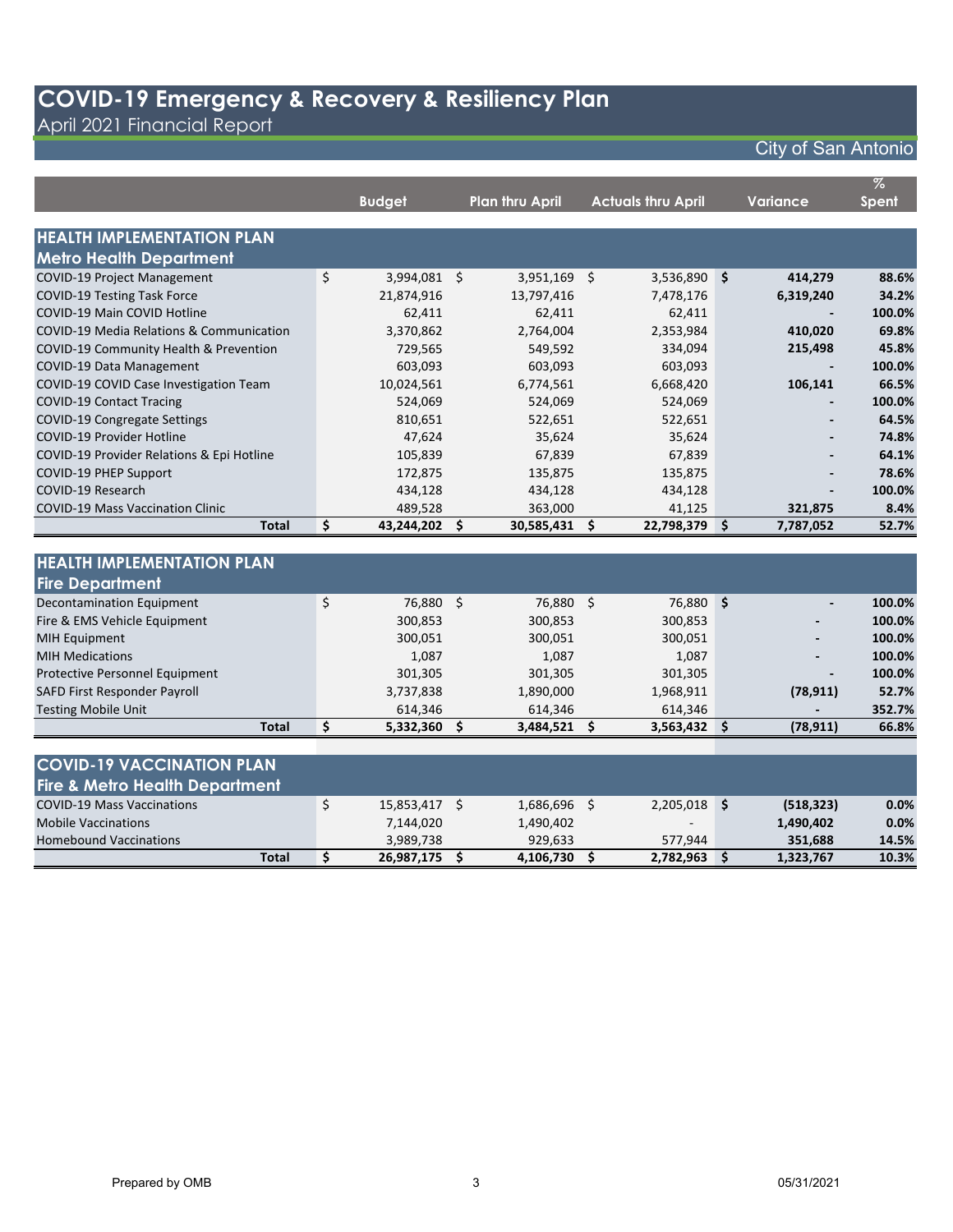## April 2021 Financial Report

| City of San Antonio |  |  |
|---------------------|--|--|
|---------------------|--|--|

|                                           |                     |     |                        |      |                           |        |                 | $\%$         |
|-------------------------------------------|---------------------|-----|------------------------|------|---------------------------|--------|-----------------|--------------|
|                                           | <b>Budget</b>       |     | <b>Plan thru April</b> |      | <b>Actuals thru April</b> |        | <b>Variance</b> | <b>Spent</b> |
|                                           |                     |     |                        |      |                           |        |                 |              |
| <b>WORKFORCE DEVELOPMENT</b>              |                     |     |                        |      |                           |        |                 |              |
| WF Dev Training & Development             | \$<br>65,000,000 \$ |     | 26,544,802             | \$   | 26,482,232 \$             |        | 62,570          | 40.7%        |
| <b>WF Dev Childcare</b>                   | 200,644             |     | 105,103                |      | 148,781                   |        | (43, 678)       | 74.2%        |
| <b>Total</b>                              | \$<br>65,200,644    | \$  | 26,649,905             | \$   | 26,631,013                | \$     | 18,892          | 40.8%        |
|                                           |                     |     |                        |      |                           |        |                 |              |
| <b>HOUSING SECURITY</b>                   |                     |     |                        |      |                           |        |                 |              |
| Housing Sec Domestic Violence             | \$<br>3,300,000 \$  |     | 1,847,541 \$           |      | 1,708,784 \$              |        | 138,757         | 51.8%        |
| Housing Sec Fam Ind Initiative            | 3,967,514           |     | 3,967,514              |      | 3,967,514                 |        |                 | 100.0%       |
| Housing Sec Fin Recovery Hub              | 3,518,587           |     | 2,416,615              |      | 1,929,112                 |        | 487,503         | 54.8%        |
| Housing Sec D2D Engagement                | 117,745             |     | 117,745                |      | 117,745                   |        |                 | 100.0%       |
| Housing Sec Homeless Shelter              | 23,221,442          |     | 9,098,071              |      | 7,848,693                 |        | 1,249,378       | 33.8%        |
| Housing Sec COVID Migrant Operation       | 13,198              |     | 13,198                 |      | 13,198                    |        |                 | 100.0%       |
| Emergency Housing Assistance (Ph1 to 4)   | 133,602,961         |     | 91,648,783             |      | 96,070,313                |        | (4,421,531)     | 71.9%        |
| Housing Sec Rec Resource Center           | 187,563             |     | 187,563                |      | 187,563                   |        |                 | 100.0%       |
| Housing Sec Right to Counsel              | 398,620             |     | 398,620                |      | 308,881                   |        | 89,739          | 77.5%        |
| <b>Housing Sec Utility Assistance</b>     | 411,779             |     | 411,779                |      | 411,779                   |        |                 | 100.0%       |
| Housing Sec TX Eviction Diversion Program | 600,000             |     | 393,534                |      | 600,000                   |        | (206, 466)      | 100.0%       |
| <b>Total</b>                              | \$<br>169,339,409   | \$  | 110,500,963            | \$.  | 113,163,582               | \$.    | (2,662,619)     | 66.8%        |
|                                           |                     |     |                        |      |                           |        |                 |              |
| <b>SMALL BUSINESS</b>                     |                     |     |                        |      |                           |        |                 |              |
| Small Biz Microbiz Support                | \$<br>32,000,000 \$ |     | 32,000,000 \$          |      | 32,000,000 \$             |        |                 | 100.0%       |
| <b>Small Biz Hospitality Grants</b>       | 14,007,356          |     | 4,708,467              |      | 4,699,955                 |        | 8,512           | 33.6%        |
| Small Biz D2D Engagement                  | 922,958             |     | 922,958                |      | 922,958                   |        |                 | 100.0%       |
| Small Biz Prot Equip & Sanitizer          | 1,927,811           |     | 1,927,811              |      | 1,927,811                 |        |                 | 100.0%       |
| Small Biz Fin Recovery Hub                | 200,000             |     | 200,000                |      | 200,000                   |        |                 | 100.0%       |
| <b>Small Biz Job Training</b>             | 792,000             |     |                        |      |                           |        |                 | 0.0%         |
| <b>Small Biz Arts Support</b>             | 2,606,158           |     | 2,606,158              |      | 2,606,158                 |        |                 | 100.0%       |
| <b>Total</b>                              | \$<br>52,456,283 \$ |     | 42,365,394             | \$.  | 42,356,882 \$             |        | 8,512           | 80.7%        |
|                                           |                     |     |                        |      |                           |        |                 |              |
| <b>DIGITAL INCLUSION</b>                  |                     |     |                        |      |                           |        |                 |              |
| Dig Inc Core Inf & Fiber Connections      | \$<br>4,000,000 \$  |     |                        | $-5$ |                           | $-$ \$ |                 | 0.0%         |
| Dig Inc Network Access & Wireless Mesh    | 14,626,015          |     | 849,495                |      | 864,038                   |        | (14, 543)       | 5.9%         |
| Dig Inc Student Home Connection           | 8,448,159           |     | 3,616,906              |      | 2,413,067                 |        | 1,203,839       | 28.6%        |
| Dig Inc Recovery Portal                   | 223,372             |     | 223,372                |      | 223,372                   |        |                 | 100.0%       |
| <b>Total</b>                              | \$<br>27,297,546    | \$. | 4,689,773              | \$   | 3,500,477 \$              |        | 1,189,296       | 12.8%        |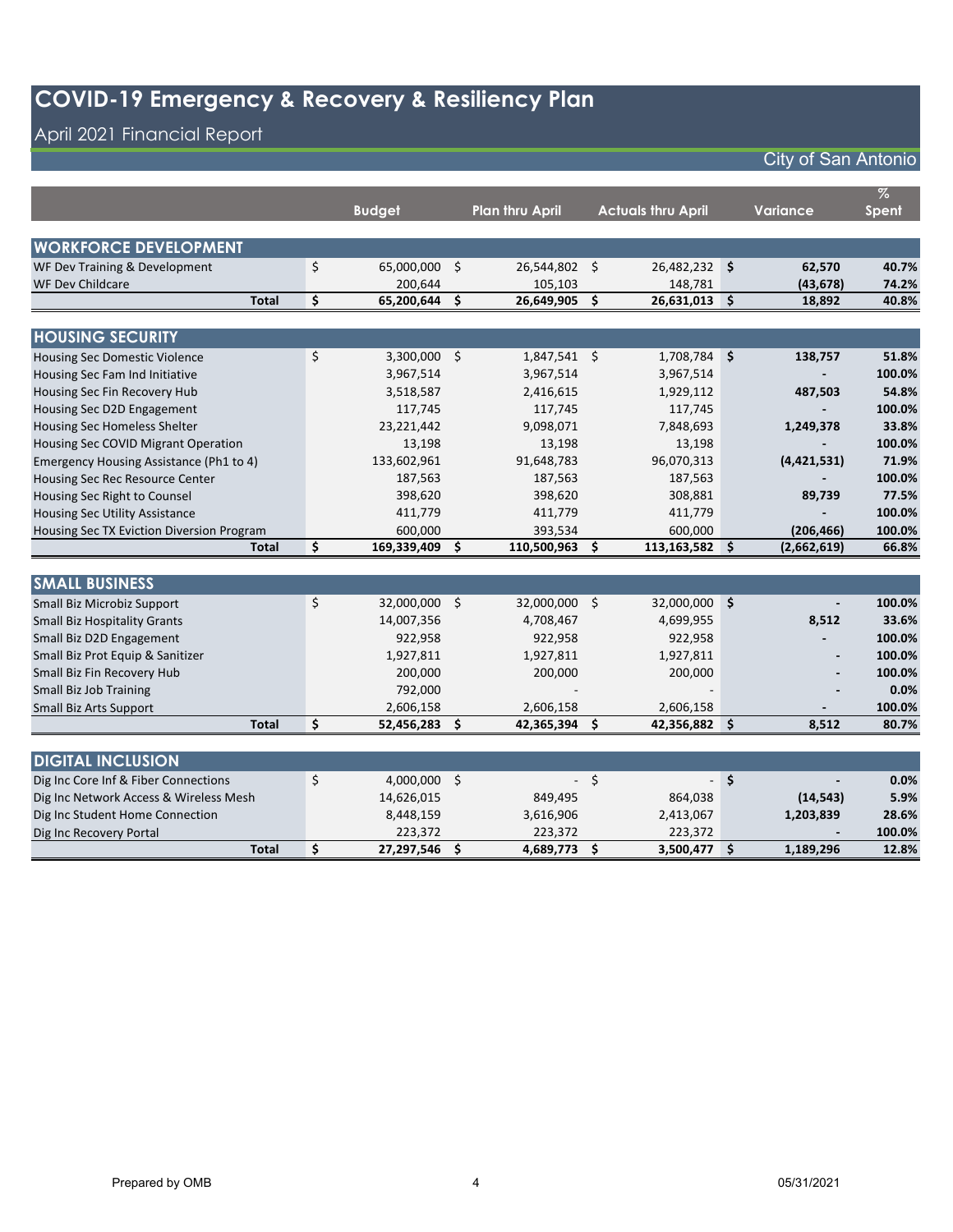April 2021 Financial Report

| City of San Antonio |
|---------------------|
|---------------------|

|                                                                                                          |          | <b>Budget</b>        | <b>Plan thru April</b> | <b>Actuals thru April</b> | <b>Variance</b>                  | %<br><b>Spent</b> |
|----------------------------------------------------------------------------------------------------------|----------|----------------------|------------------------|---------------------------|----------------------------------|-------------------|
|                                                                                                          |          |                      |                        |                           |                                  |                   |
| <b>AIRPORT</b>                                                                                           |          |                      |                        |                           |                                  |                   |
| <b>CARES Act Airports - Operating</b>                                                                    | \$       | 39,708,109 \$        | 23,880,708 \$          | 23,641,934 \$             | 238,774                          | 59.5%             |
| <b>CARES Act Airports - Capital</b>                                                                      |          | 10,837,498           |                        |                           |                                  | 0.0%              |
| <b>CARES Act Airports - Stinson</b>                                                                      |          | 30,000               |                        |                           |                                  | 0.0%              |
|                                                                                                          | Total \$ | 50,575,607 \$        | 23,880,708 \$          | 23,641,934 \$             | 238,774                          | 46.7%             |
|                                                                                                          |          |                      |                        |                           |                                  |                   |
| CHILD CARE AND DEVELOPMENT BLOCK GRANT                                                                   |          |                      |                        |                           |                                  |                   |
| Child Care and Development Block Grant                                                                   | \$       | 19,907,095 \$        | 19,907,095 \$          | 23,498,520 \$             | (3,591,425)                      | 118.0%            |
|                                                                                                          |          |                      |                        |                           |                                  |                   |
|                                                                                                          |          |                      |                        |                           |                                  |                   |
| <b>PUBLIC SAFETY</b>                                                                                     |          |                      |                        |                           |                                  |                   |
| Public Safety - Byrne JAG                                                                                | \$       | $2,331,581$ \$       | $1,098,162$ \$         | $979,354$ \$              | 118,808                          | 42.0%             |
| <b>EMS</b> - Relief Fund for Healthcare Providers                                                        |          | 393,484              | 84,214                 | 106,446                   | (22, 232)                        | 27.1%             |
| Coronavirus Emergency Supplemental Funding Program<br>Assistance to Firefighters - COVID-19 Supplemental |          | 2,688,293<br>357,568 | 2,688,293              | 2,688,293                 | - \$<br>$\overline{\phantom{a}}$ | 100.0%            |
|                                                                                                          |          |                      |                        |                           |                                  |                   |
|                                                                                                          | Total \$ | 5,770,926 \$         | 3,870,669 \$           | 3,774,093 \$              | 96,576                           | 65.4%             |
|                                                                                                          |          |                      |                        |                           |                                  |                   |
| <b>HEAD START &amp; EARLY HEAD START</b>                                                                 |          |                      |                        |                           |                                  |                   |
| Head Start 20-21 COVID-19                                                                                | \$       | 2,653,999 \$         | 2,050,788 \$           | 2,050,788 \$              |                                  | 77.3%             |
| Early Head Start-CCP 19-20 COVID                                                                         |          | 189,822              | 78,206                 | 50,583                    | 27,623                           | 26.6%             |
| <b>Early Head Start</b>                                                                                  |          | 116,654              | 81,658                 | 98,213                    | (16, 555)                        | 84.2%             |
|                                                                                                          | Total \$ | 2,960,475 \$         | $2,210,652$ \$         | $2,199,584$ \$            | 11,067                           | 74.3%             |
|                                                                                                          |          |                      |                        |                           |                                  |                   |
| <b>SENIOR NUTRITION GRANT</b>                                                                            |          |                      |                        |                           |                                  |                   |
| FFCRA Senior Nutrition 19-2020                                                                           | \$       | 437,060 \$           | 437,060 \$             | 437,055 \$                | 5                                | 100.0%            |
| <b>Senior Nutrition Program-CARES</b>                                                                    |          | 886,000              | 419,711                | 462,693                   | (42, 982)                        | 52.2%             |
|                                                                                                          | Total \$ | 1,323,060 \$         | 856,771 \$             | 899,748 \$                | (42, 977)                        | 68.0%             |
|                                                                                                          |          |                      |                        |                           |                                  |                   |
|                                                                                                          |          |                      |                        |                           |                                  |                   |
| <b>HEALTH GRANTS</b>                                                                                     |          |                      |                        |                           |                                  |                   |
| Health COVID Epi & Laboratory Grant                                                                      | \$       | $1,259,000$ \$       | 157,668 \$             | 205,545 \$                | (47, 877)                        | 16.3%             |
| <b>Health COVID Immunization Grant</b>                                                                   |          | 617,269              | 414,271                | 327,881                   | 86,390                           | 53.1%             |
| <b>Health COVID Immunization Grant</b>                                                                   |          | 929,009              | 100,000                | 99,472                    | 528                              | 10.7%             |
| Total \$                                                                                                 |          | 2,805,278 \$         | 671,939 \$             | 632,897 \$                | 39,042                           | 22.6%             |
|                                                                                                          |          |                      |                        |                           |                                  |                   |
| <b>OTHER GRANTS</b>                                                                                      |          |                      |                        |                           |                                  |                   |
| Other - Texas State Library Archives                                                                     | \$       | 50,000 \$            | $50,000$ \$            | 47,820 \$                 | 2,180                            | 95.6%             |
| Other - Cities for Financial Empowerment                                                                 |          | 80,000               |                        |                           |                                  | 0.0%              |
| Other - San Antonio Area Foundation COVID Grant                                                          |          | 50,000               | 50,000                 | 50,000                    |                                  | 100.0%            |
| Other - Humanities Texas Relief Grant                                                                    |          | 5,000                | 4,487                  | 5,000                     | (513)                            | 100.0%            |
| Other-SABCC Donation to COVID-19 Response                                                                |          | 1,500                | 1,500                  |                           | 1,500                            | 0.0%              |
| Racial and Ethnic Approaches to Community Health (REACH)                                                 |          | 198,000              | 90,272                 | 95,172                    | (4,900)                          | 48.1%             |
| FY 2020 CSBG Program Supplemental                                                                        |          | 105,026              | 105,026                | 105,026                   |                                  | 100.0%            |
|                                                                                                          | Total \$ | 489,526 \$           | 301,285 \$             | 303,018 \$                | (1, 733)                         | 61.9%             |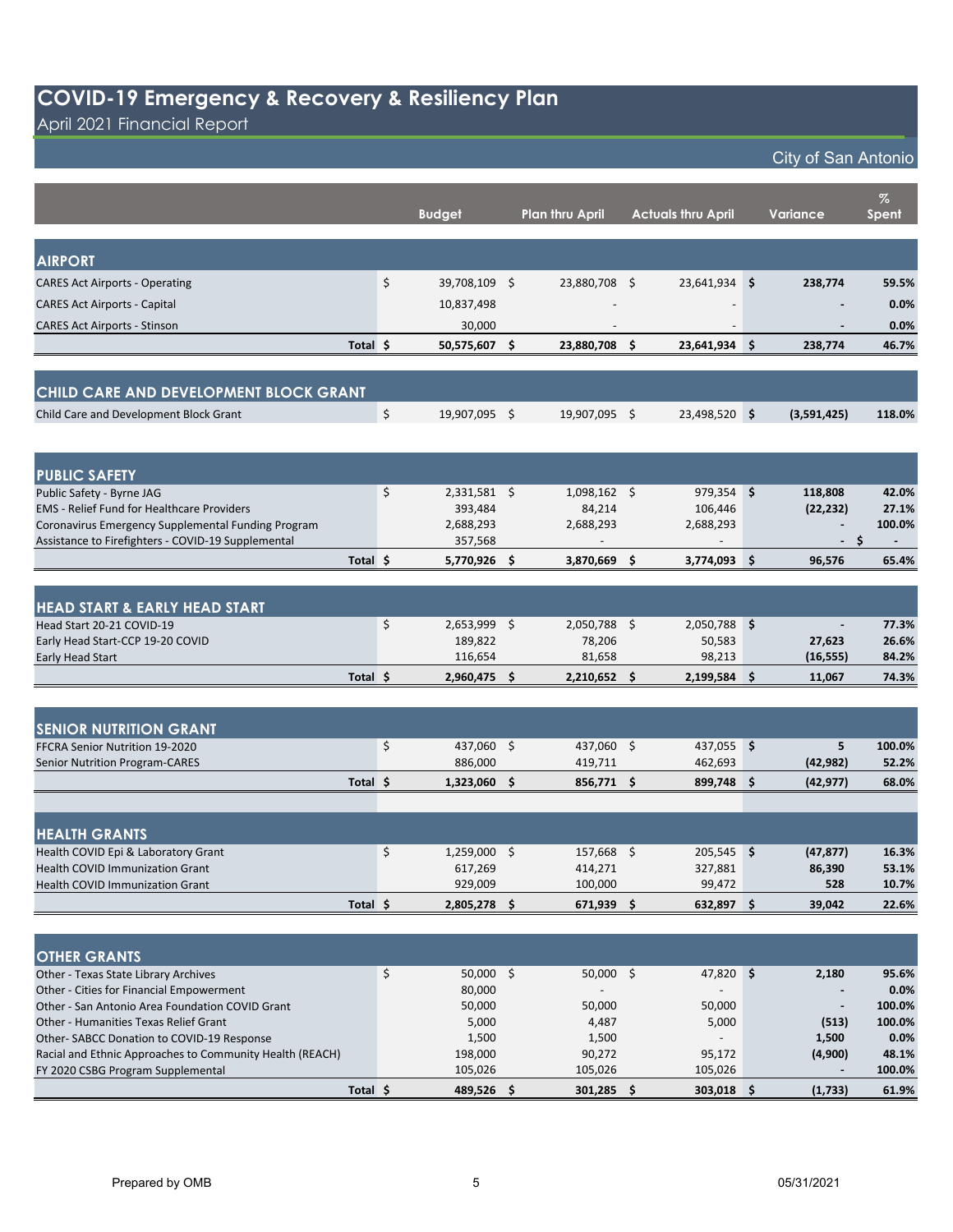## April 2021 Financial Report

City of San Antonio

#### **Variance Explanations**

1 The variance in the spending of General Fund resources is the result of the delayed spending in the Health Implementation Plan and Digital Inclusion as described in note 3.

2 The variance in the spending of FEMA resources is the result of the delayed spending in the Health Implementation Plan as described in note 5.

- The variance in the spending of Other Federal Grant resources is the result of the delayed spending in the EHAP Housing Security programs as described in<br>3 note C note 6.
- The favorable variance is due to the State continuing to fund testing, and fewer tests in March and April. It was anticipated that 298,857 tests would be <br>4 completed through April, bougues splu 73,200 tests were completed completed through April, however only 72,260 tests were completed due to a reduction in community need.

5 The favorable variance is due to a delay in the transition from the Alamodome Vaccination Clinics to Mobile Unit Vaccincations.

6 The unfavorable variance is due an increase from \$2,703 to \$4,135 in the average household assistance provided by the Emergency Housing Assistance Program.

7 The favorable variance is due to contracts executed later than anticipated.

8 The favorable variance is due to an upgrade of the wireless technology being deployed.

g The unfavorable variance is due to legislative actions that permitted the City to fund the 25% parent match as provided in a supplemental \$7M grant (37M grant presented to Council in June.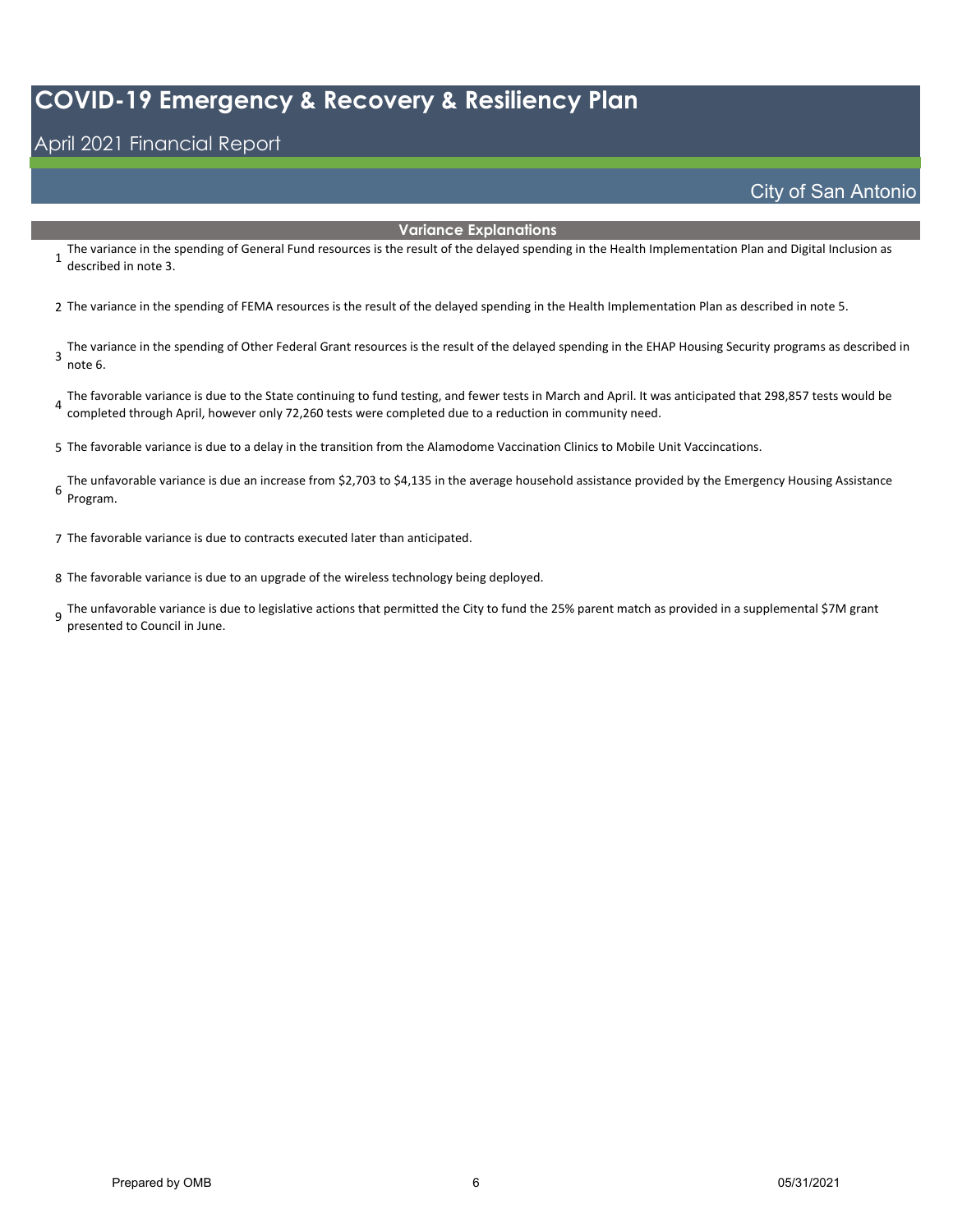### Spending Plan by Program

City of San Antonio

#### **Emergency Response**



**Months Remaining to Spend \$0 Million** 0 Months

#### **Health Implementation Plan**



**Months Remaining to Spend \$46.4 Million**

6 Months

#### **Recovery & Resiliency Plan - Workforce Development**



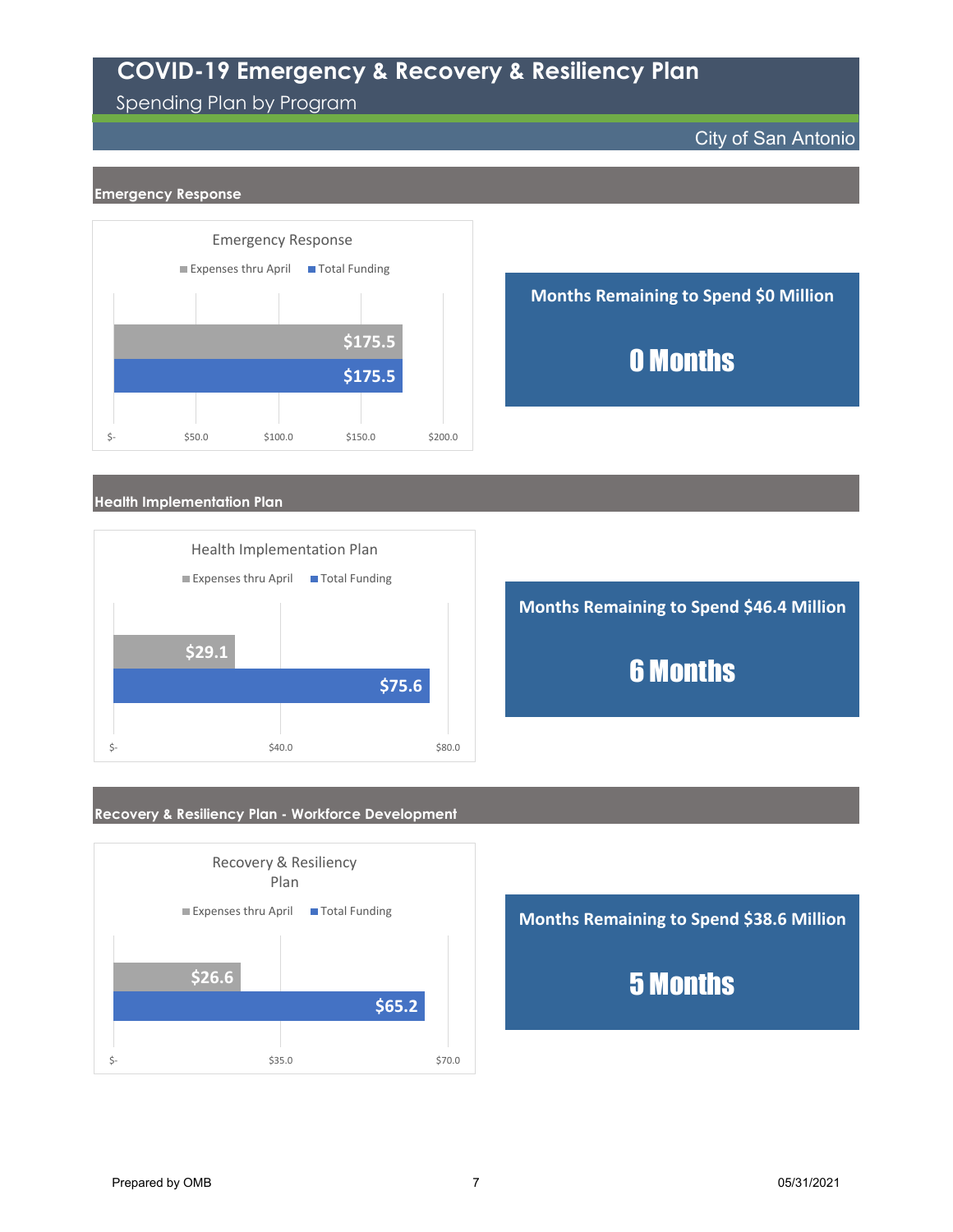Spending Plan by Program

City of San Antonio

#### **Recovery & Resiliency Plan - Housing Security**





#### **Recovery & Resiliency Plan - Small Business**



**Months Remaining to Spend \$10.1 Million**

4 Months

#### **Recovery & Resiliency Plan - Digital Inclusion**



**Months Remaining to Spend \$23.8 Million** 8 Months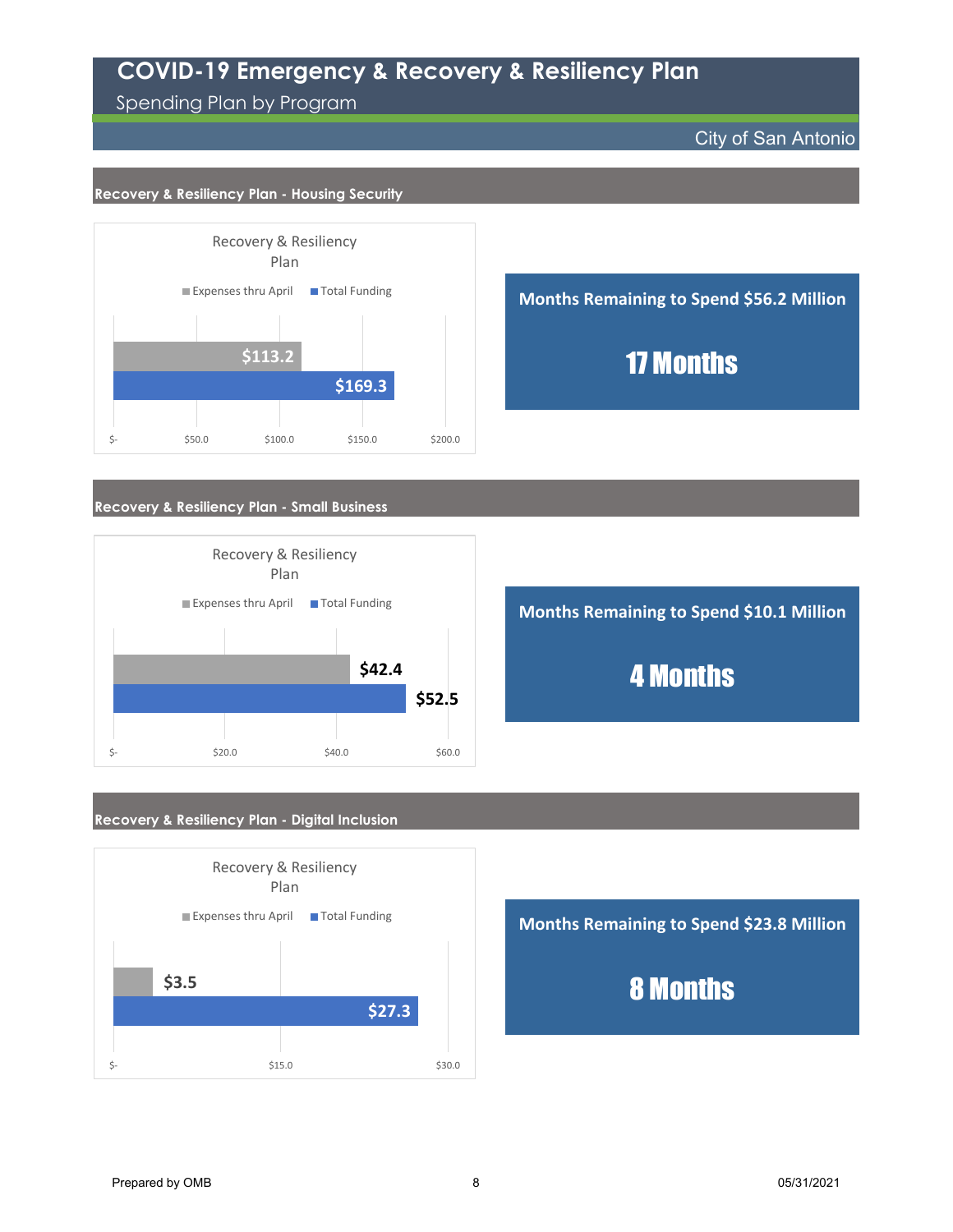## Spending Plan by Program

#### City of San Antonio

#### **Other CARES Programs**



**Months Remaining to Spend \$28.9 Million** 17 Months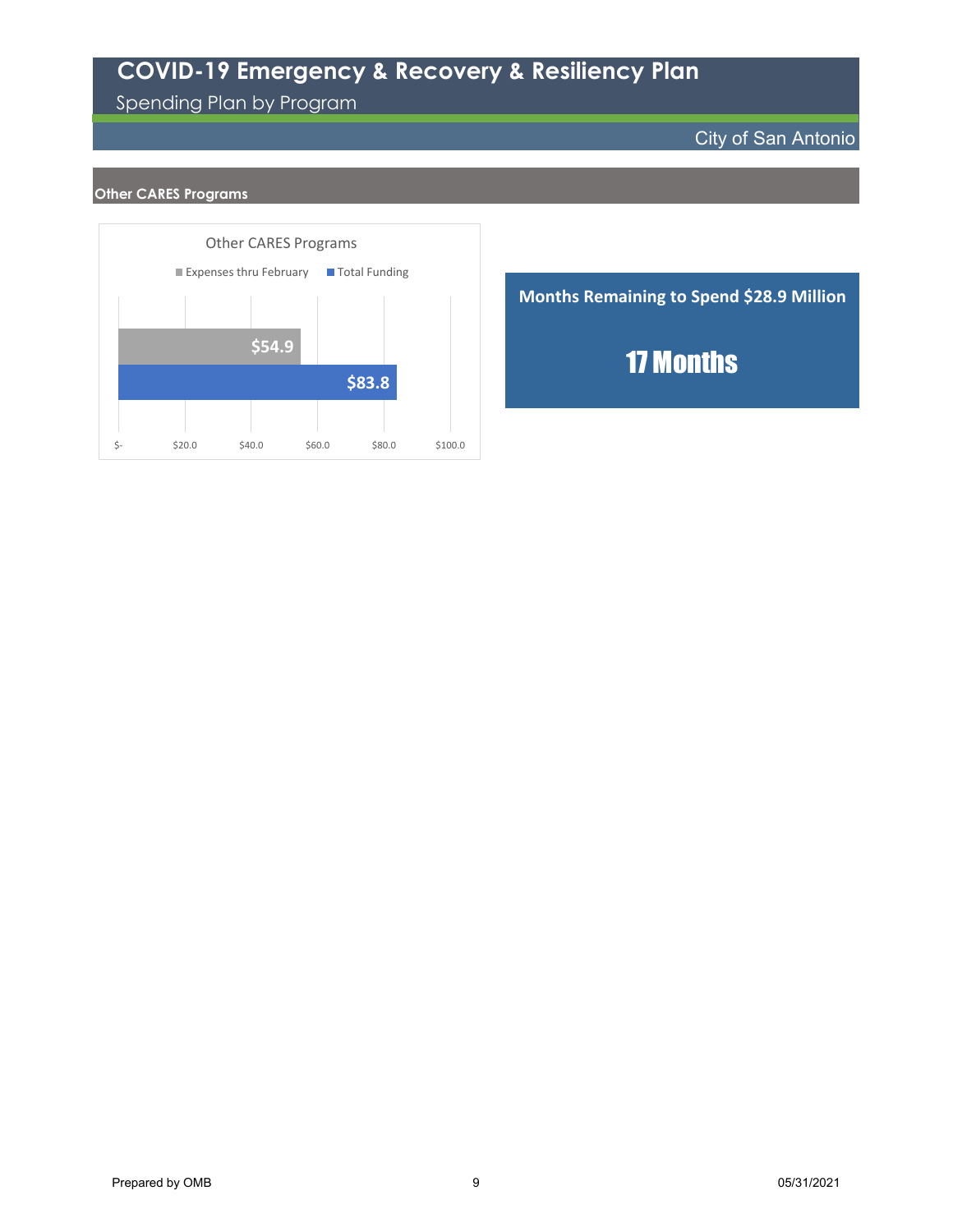Spending Plans by Revenue Source

#### City of San Antonio

## **Coronavirus Relief Fund -\$ in Millions**



**Months Remaining to Spend \$0 Million 0 Months 6270.7** 

**General Fund**



**Months Remaining to Spend \$98.4 Million** 5 Months

#### **Other Federal Grants**



**Months Remaining to Spend \$105.5 Million**

17 Months